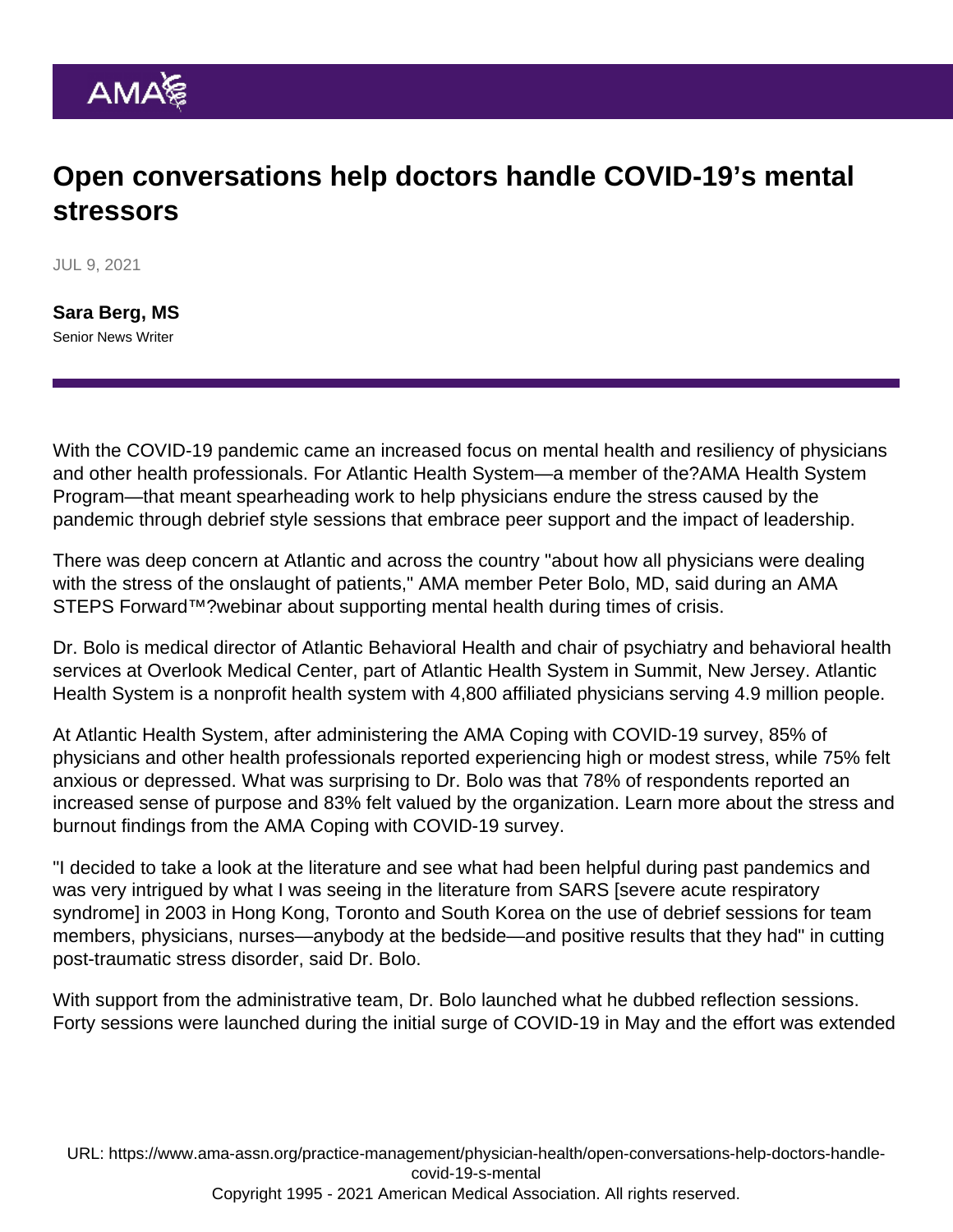through November.

Dr. Bolo shared some keys to making these sessions a success.

## Focus on the front lines

Dr. Bolo focused first on physicians and other health professionals on the front lines of COVID-19 care. This included the emergency department, intensive care unit and residency programs.

"I organized around work units or teams, including a number of physician teams, nursing units—including the various interdisciplinary staff on the nursing units—and then allied groups such as respiratory therapists and others," he said, adding that "the sessions were requested by the leaders of those particular work groups—they had identified an interest in providing the service to their team members."

## Align with other meetings

Finding time was key. This required setting aside an hour of time in a comfortable room for people to sit in. Each group had an average of 10–15 people while the largest group included 40 individuals.

Physicians and other health professionals "were invited to this by their leaders in advance" and "encouraged to attend," said Dr. Bolo who is a resiliency advocate at Atlantic Health System. He coined the title "resiliency advocate" to emphasize that he is of, with and for the people—rather than of the C-suite.

The sessions "were oftentimes scheduled during or adjacent to regular staff meetings or regular section meetings to make it easier for people to get to since everyone was already extending their work hours.

"We wanted to stack the deck in our favor to make people be able to access it," he added.

## Lean on peer support

Many "felt most comfortable with their co-workers because it was such a singular experience taking care of the patients that those who they were working with understood it and knew intuitively how to support each other in the moment," explained Dr. Bolo. There was an agreement "by all of the teams

URL: [https://www.ama-assn.org/practice-management/physician-health/open-conversations-help-doctors-handle](https://www.ama-assn.org/practice-management/physician-health/open-conversations-help-doctors-handle-covid-19-s-mental)[covid-19-s-mental](https://www.ama-assn.org/practice-management/physician-health/open-conversations-help-doctors-handle-covid-19-s-mental) Copyright 1995 - 2021 American Medical Association. All rights reserved.